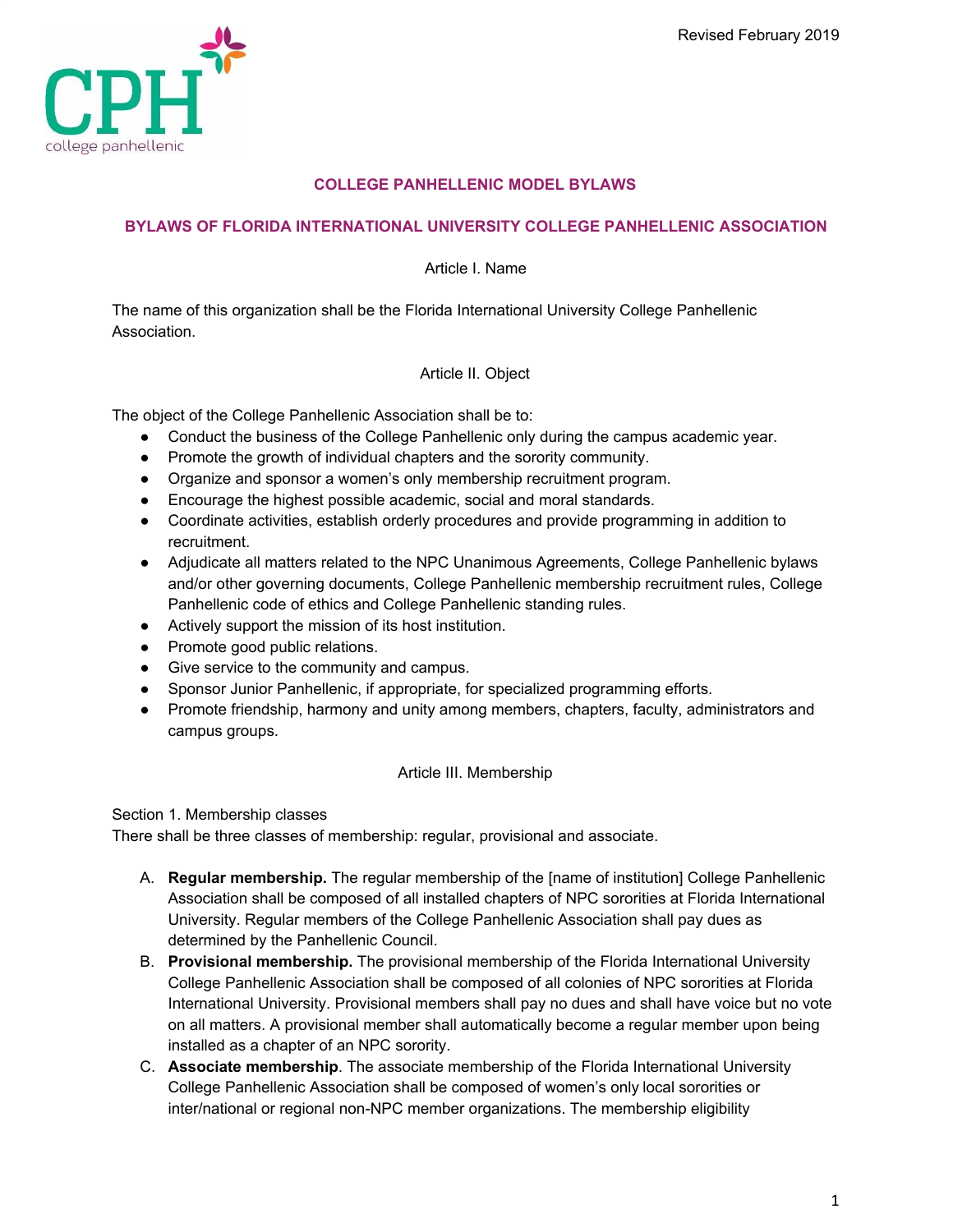requirements and the process for submitting an application and approval of the application shall be determined by the Panhellenic Council. Associate members shall pay dues as determined by the Panhellenic Council. An associate member shall have voice and one vote on all matters except extension-related matters. If they do not participate in the primary recruitment process, they shall not have a vote on recruitment rules and the establishment or the modification of Panhellenic total. An associate member may be expelled for cause by a majority vote of the Panhellenic Council. An associate member shall not be entitled to vote on the question of its expulsion.

● Criteria for associate membership

*NOTE: List specific eligibility for associate membership and details about the application process here. NOTE: See the College Panhellenic Organization section in the NPC Manual of Information, for additional information on membership classes.*

#### Section 2. Privileges and responsibilities of membership

Duty of compliance. All members, without regard to membership class, shall comply with all NPC Unanimous Agreements and policies and be subject to these Florida International University College Panhellenic Association bylaws, code of ethics and any additional rules this College Panhellenic Association may adopt, unless otherwise prescribed in these bylaws. Any rules adopted by this Association in conflict with the NPC Unanimous Agreements shall be void. *NOTE: List other privileges and responsibilities here.*

#### Section 3. Dues

- A. NPC College Panhellenic dues shall be paid yearly as invoiced by the NPC office.
- B. College Panhellenic Association membership dues shall be an assessment per member and new member.
	- The amount of such dues for the next academic year shall be determined by the Panhellenic Council no later than February of that year.
	- The dues of each College Panhellenic Association member sorority shall be payable on or before October 1st. *NOTE: Date set may be on an annual or academic term basis.*
	- *NOTE: Members/Chapters who are delinquent in their payment will be made formally aware via email one business day past due date.*

#### Section 4. Fees and assessments

The Panhellenic Council shall have the authority to determine fees and assessments as may be considered necessary.

#### Article IV. The Panhellenic Council

#### Section 1. Authority

The governing body of the Florida International University College Panhellenic Association shall be the Panhellenic Council. It shall be the duty of the Panhellenic Council to conduct all business related to the overall welfare of the Florida International University College Panhellenic Association including, but not limited to: annual review of the parameters as adopted in the recruitment rules for the automatic adjustment of total every regular academic term, annual determination of dues, approval of the annual budget, consideration of extension, setting a calendar of events, determining programming and establishing recruitment rules and recruitment style. The Panhellenic Council shall also have the authority to adopt rules governing the College Panhellenic Association that do not violate the sovereignty, rights and privileges of member women's only sororities.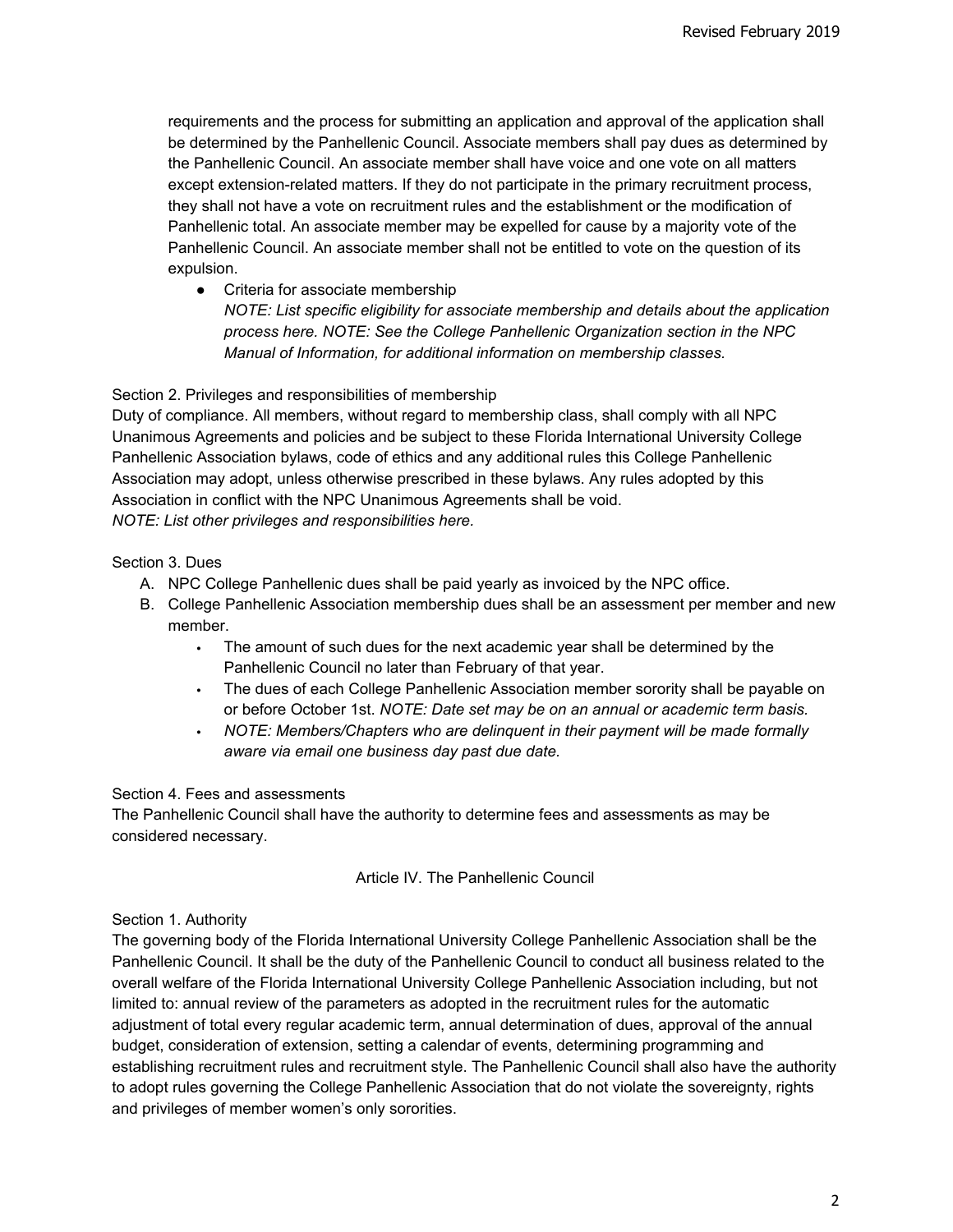## Section 2. Composition and privileges

The Florida International University Panhellenic Council shall be composed of one delegate and one alternate delegate from each regular, provisional and associate women's only member organization at Florida International University as identified in Article III. The delegates shall be the voting members of the Panhellenic Council except as otherwise provided in Article III of these bylaws. The alternate delegates shall have voice but no vote. The alternate delegate shall act and vote in the place of the delegate when the delegate is absent. If both delegate and alternate are absent, the vote may be cast by a member of the sorority, providing her credentials have been presented to the Association president.

#### Section 3. Selection of delegates and alternates

Delegates and alternates to the Panhellenic Council shall be selected by their respective women's only sorority chapters to serve for a term of one year commencing January 1<sup>st</sup>.

#### Section 4. Delegate vacancies

When a delegate vacancy occurs, it shall be the responsibility of the sorority affected to select a replacement within 2 weeks and to notify the College Panhellenic Association secretary of her name, address, email and telephone number.

#### Section 5. Duties and responsibilities

Panhellenic delegate duties and responsibilities

- Must attend all Panhellenic Council meetings.
- Must support NPC Unanimous Agreements, policies and procedures.
- Must understand local College Panhellenic Association policies and procedures.
- Should know when to consult her sorority's NPC delegate for assistance and advice regarding Panhellenic concerns.
- Should be prepared and knowledgeable about Panhellenic concerns, the view of her member organization and chapter, and how to voice concerns to the Council.
- Should present regular College Panhellenic Association reports at chapter meetings.

#### Section 6. Regular meetings

Regular meetings of the Panhellenic Council shall be held bi weekly Thursdays at 6pm in GC 150.

## Section 7. Special meetings

Special meetings of the Panhellenic Council may be called by the president when necessary and shall be called by her upon the electronic or written request of no fewer than one-fourth of the member women's sororities of the Florida International University College Panhellenic Association. Electronic or written notice of each special meeting of the Panhellenic Council shall be sent to each member of the Panhellenic Council at least 24 hours prior to convening the meeting; however, such notice may be waived, and attendance at such meeting shall constitute waiver of said notice.

#### Section 8. Quorum

Two-thirds of the delegates from the member sororities of the Florida International University College Panhellenic Association shall constitute a quorum for the transaction of business.

#### Section 10. Vote Requirements

A. All other votes, unless specified in these bylaws, shall require a majority vote for adoption.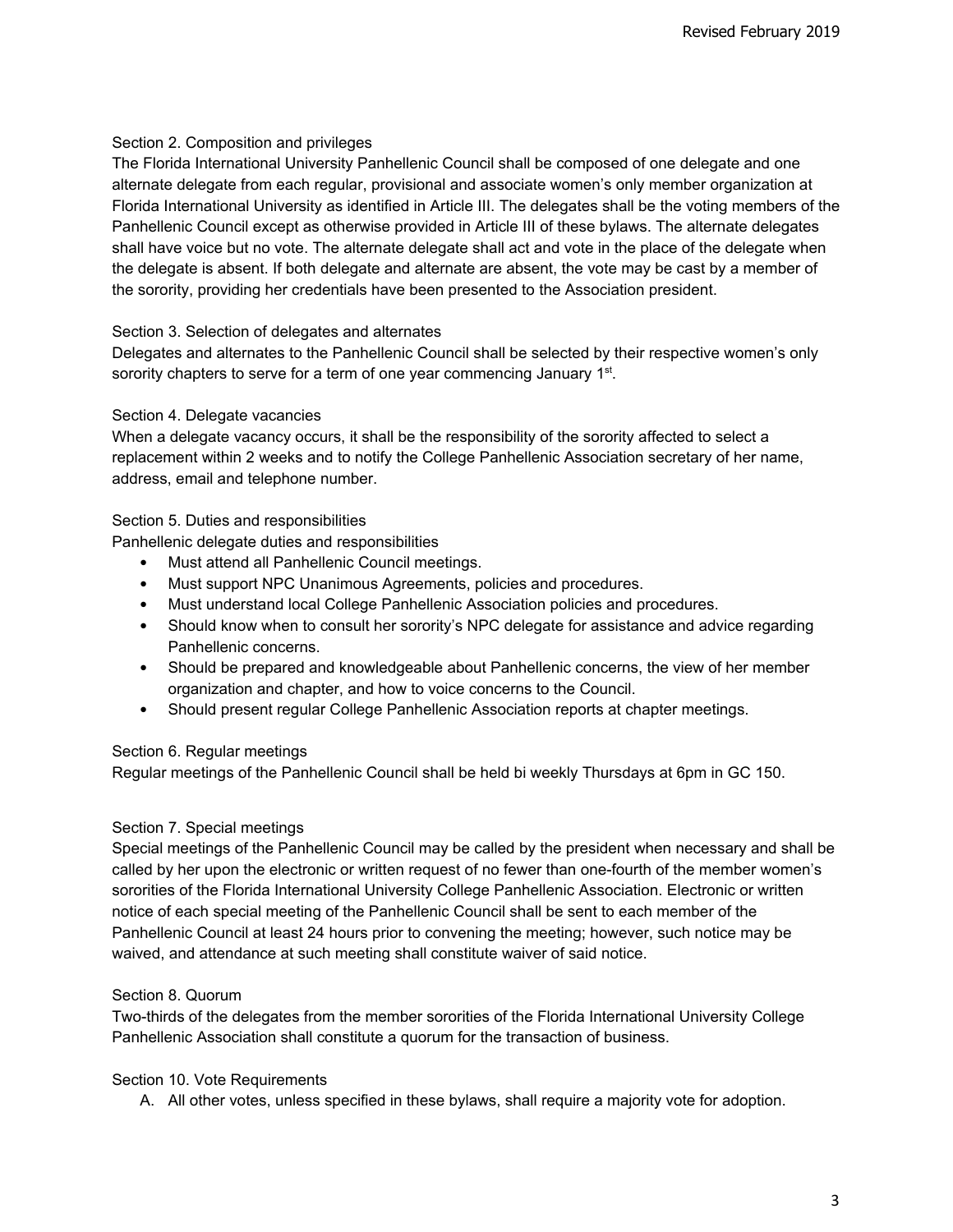- B. A two-thirds vote of the Panhellenic Council shall be required to approve a recolonization plan and for all extension-related votes.
- C. Proposed motions on issues that impact a chapter as a whole must be announced at a previous meeting to allow opportunity for chapter input before a vote may be taken on the issue.

# Article V. The Executive Board

## Section 1. Composition

The composition of the Executive Board shall be the President, Vice President of Executive Affairs, Vice President of Membership Recruitment, Vice President of Programming, Vice President of Communications, Vice President of Administration, and Rho Educator.

- A. The offices of President and Vice President of Membership Recruitment shall only be delegated from chapters holding regular membership in the FIU Panhellenic Council.
- B. The offices of Vice President of Executive Affairs, Vice President of Programming, and Vice President of Administration shall be delegated from chapters holding regular or associate membership in the FIU Panhellenic Council. Associate members of the FIU PC who have been in good standing for one full calendar year may run for these positions.
- C. Panhellenic Executive Board Officers will not be able to preside over their own chapter's officer/legislative/executive boards during their terms.

# Section 2. Duties

The Executive Board shall administer routine business between meetings of the Panhellenic Council and such other business as has been approved for action by Panhellenic Council vote. At the next regular meeting of the Panhellenic Council through the secretary, the Executive Board shall also report all action it has taken and record the action in the minutes of that meeting.

## Section 3. Regular meetings

Regular meetings of the Executive Board shall be held at a time and place established at the beginning of each academic term.

# Section 4. Special meetings

Special meetings of the Executive Board may be called by the president when necessary and shall be called by her upon the electronic or written request of three members of the Executive Board. Electronic or written notice of each special meeting of the Executive Board shall be sent to each member of the Executive Board at least 24 hours prior to convening the meeting; however, such notice may be waived, and attendance at such meeting shall constitute waiver of said notice.

## Section 5. Quorum

A majority of Executive Board members shall constitute a quorum for the transaction of business.

## Article VI. Officers and Duties

Section 1. Duties of officers

A. Qualifications for the office of President are as follows: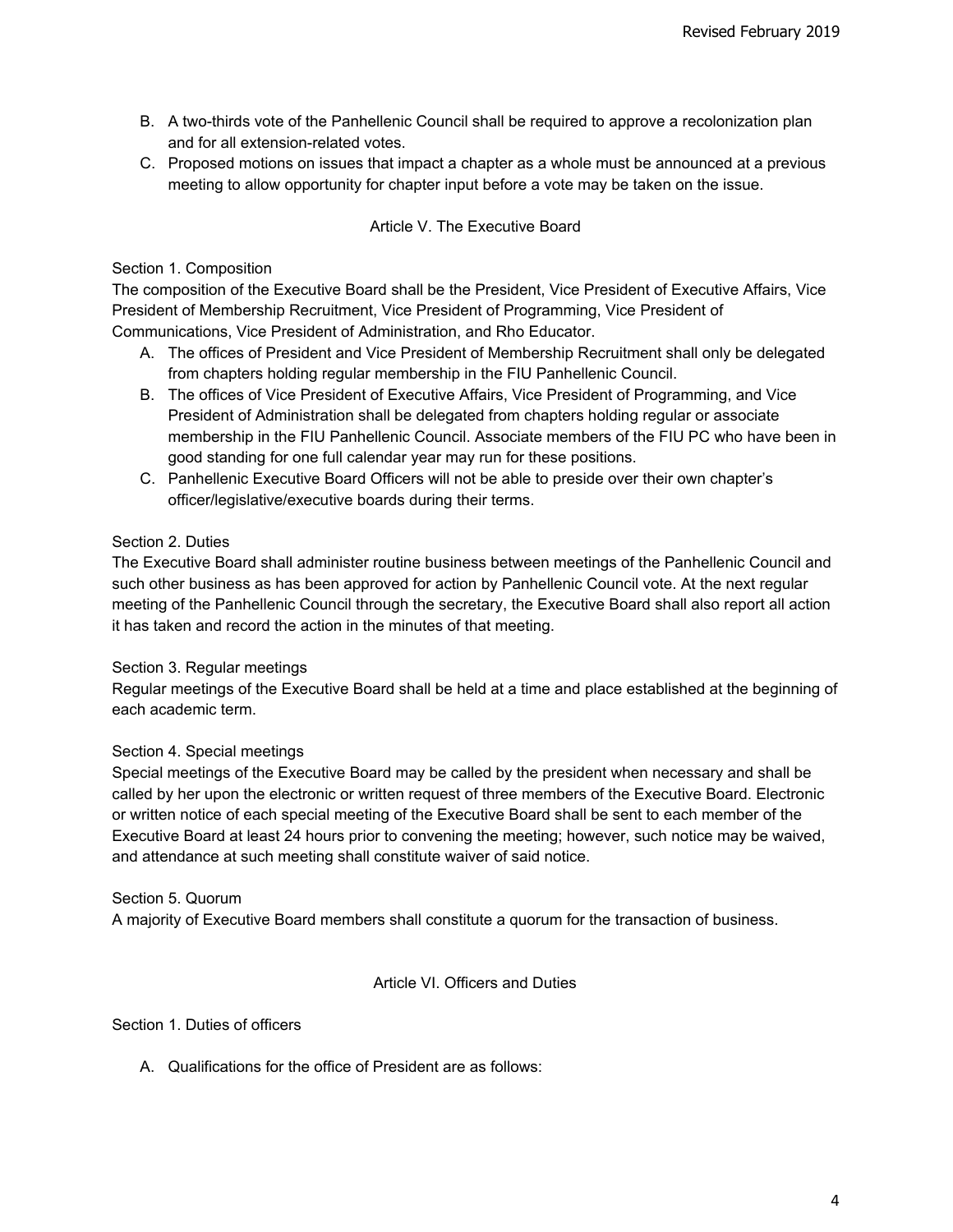- She shall have been an active member of her NPC chapter in good standing for at least two years.
- Must be a Junior or Senior by credits to hold this position
- Must have previously served on the Panhellenic Council Executive Board or the Executive Board of her Chapter.
- She shall have maintained at least a 2.7 cumulative scholastic grade point average (GPA).
- She shall be enrolled in at least 9 credits at FIU.
- She shall be well versed in parliamentary procedure.
- B. The President shall:
	- Preside at all meetings of the Panhellenic Council.
	- Preside at all meetings of the Executive Board.
	- Serve as an ex-officio member of all College Panhellenic Association committees, except the Judicial Board.
	- Communicate regularly with the Panhellenic advisor.
	- Be familiar with the NPC Manual of Information and all governing documents of this Association.
	- Ensure all NPC College Panhellenic reports are completed on time.
	- Communicate regularly with the NPC area advisor.
	- Maintain current copies of the following: FIU College Panhellenic Association bylaws and standing rules, the College Panhellenic Association budget, contracts executed on behalf of the College Panhellenic Association, correspondence and materials received from the NPC area advisor, all NPC College Panhellenic reports and other pertinent materials.
	- Perform all other duties as applicable to the office as prescribed by the parliamentary authority adopted by the Association.
- C. Qualifications for Vice President of Executive Affairs as follows:
	- She shall have been an active member of her chapter in good standing for at least one year.
	- Must be a Junior or Senior by credits to hold this position
	- She shall have maintained at least a 2.7 cumulative scholastic GPA.
	- She shall be enrolled in at least 9 credits at FIU.
	- She shall take part in the necessary pertaining Conduct and Conflict Resolution training session held by the FSL.
	- She shall be well versed in parliamentary procedure
- D. The Vice President of Executive Affairs shall:
	- Perform the duties of the President in her absence, inability to serve, or at her call.
	- Serve as the liaison between the Office of Student Conduct and the Panhellenic Association.
	- Serve as Chief Justice and fulfill all requirements for the Greek Judicial Process.
	- Serve as Chair of the Panhellenic Judicial Board, receive all infractions, and coordinate mediations and judicial board proceedings.
	- Revise and edit the Panhellenic Constitution and Bylaws.
	- Keep an updated file on each chapter's risk management policy, collect social registration forms, and review social attendance lists.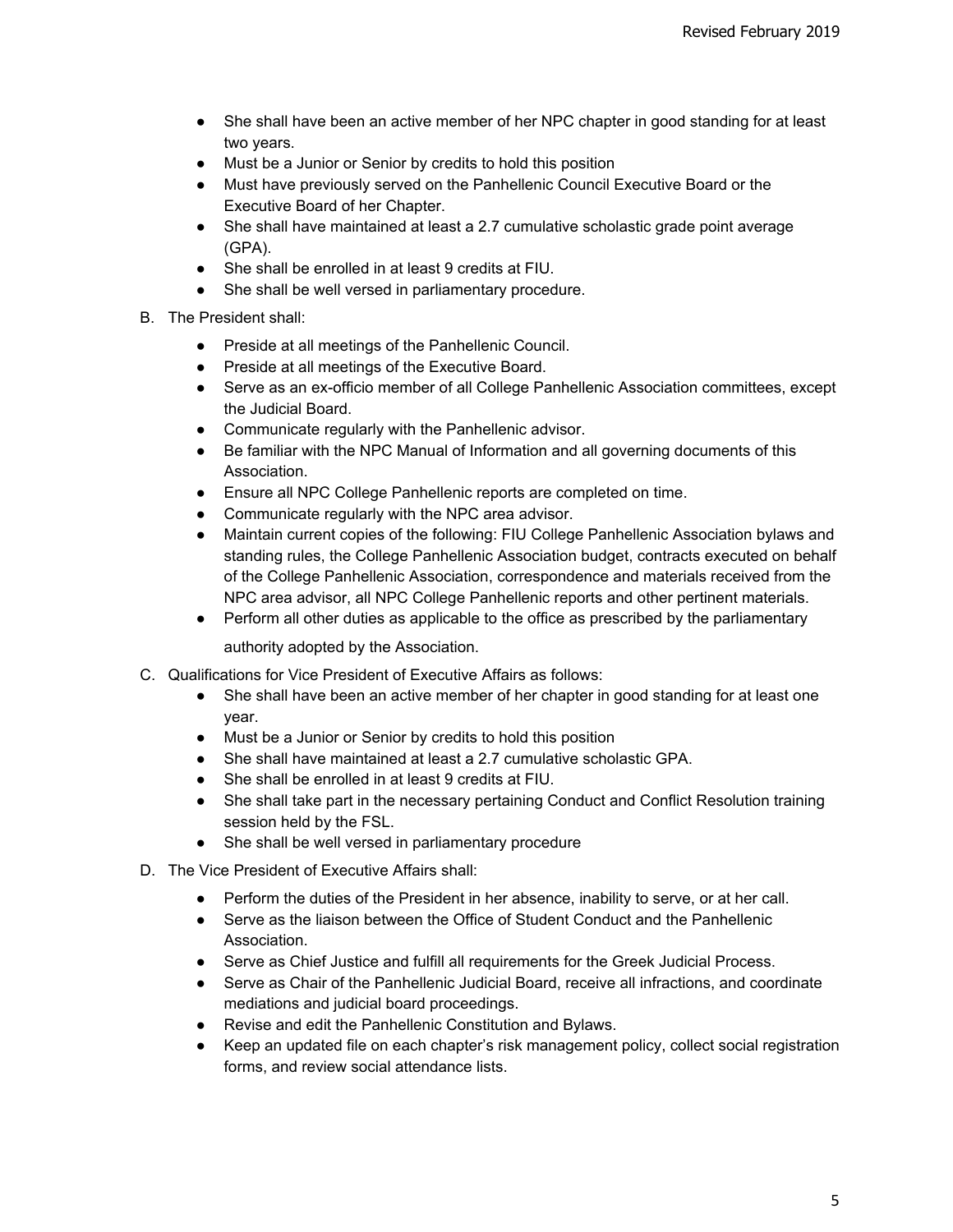- Maintain records of all Panhellenic and Greek Judicial Board actions for the past three years.
- E. Qualifications for Vice President of Membership Recruitment are as follows:
	- She shall have been an active member of her NPC chapter in good standing for at least one year.
	- Must be a Junior or Senior by credits to hold this position
	- She shall have maintained at least a 2.7 cumulative scholastic GPA.
	- She shall be enrolled in at least 9 credits at FIU.
	- She shall be well versed in parliamentary procedure.
	- She shall have previously served on either Recruitment Team or as Chapter VPMR
- F. The Vice President of Membership Recruitment shall:
	- Serve as Chair of the Recruitment Committee.
	- Preside over regular Recruitment Team meetings with all participating member groups' Recruitment Teams.
	- Preside over and be responsible for all recruitment functions, including room reservations, recruitment statistics, COB lists, official recruitment reports, etc.
	- Be responsible for maintaining contact with member groups during any informal recruitment events and outcome of said events, including bid invitations to join.
	- Be responsible for promoting sororities to potential new members throughout the year, and during orientation.
	- Perform all other duties as pertaining to the office of VPMR.
	- Maintain a 2.7 cumulative scholastic GPA throughout her term
	- Plan and coordinate Roundtable discussions for New Member Educators at least once per semester.
	- Conduct revisions of the recruitment rules in conjunction with the Chapter Recruitment Chairs and, upon the approval of the Recruitment Rules by the Panhellenic Association, publish and distribute the rules to each chapter.
	- Supervise and hold meetings with the Recruitment Staff, including the VP of Administration.
- G. Qualifications for the Vice President of Programming are as follows:
	- She shall have been an active member of her chapter in good standing for at least one year.
	- Must be a Junior or Senior by credits to hold this position
	- She shall have maintained at least a 2.7 cumulative scholastic GPA.
	- She shall be enrolled in at least (9 credits) at FIU.
	- She shall be well versed in parliamentary procedure.
	- She shall be familiar with philanthropic and community involvement including, but not limited to, Circle of Sisterhood.
- H. The Vice President of Programming shall:
	- Oversee the planning, implementation, and evaluation of all programs of the Panhellenic Council throughout the year including, but not limited to, Panhellenic Pride Week and Women's Empowerment Week.
	- Supervise, plan, and implement regular programming for the Panhellenic Delegates.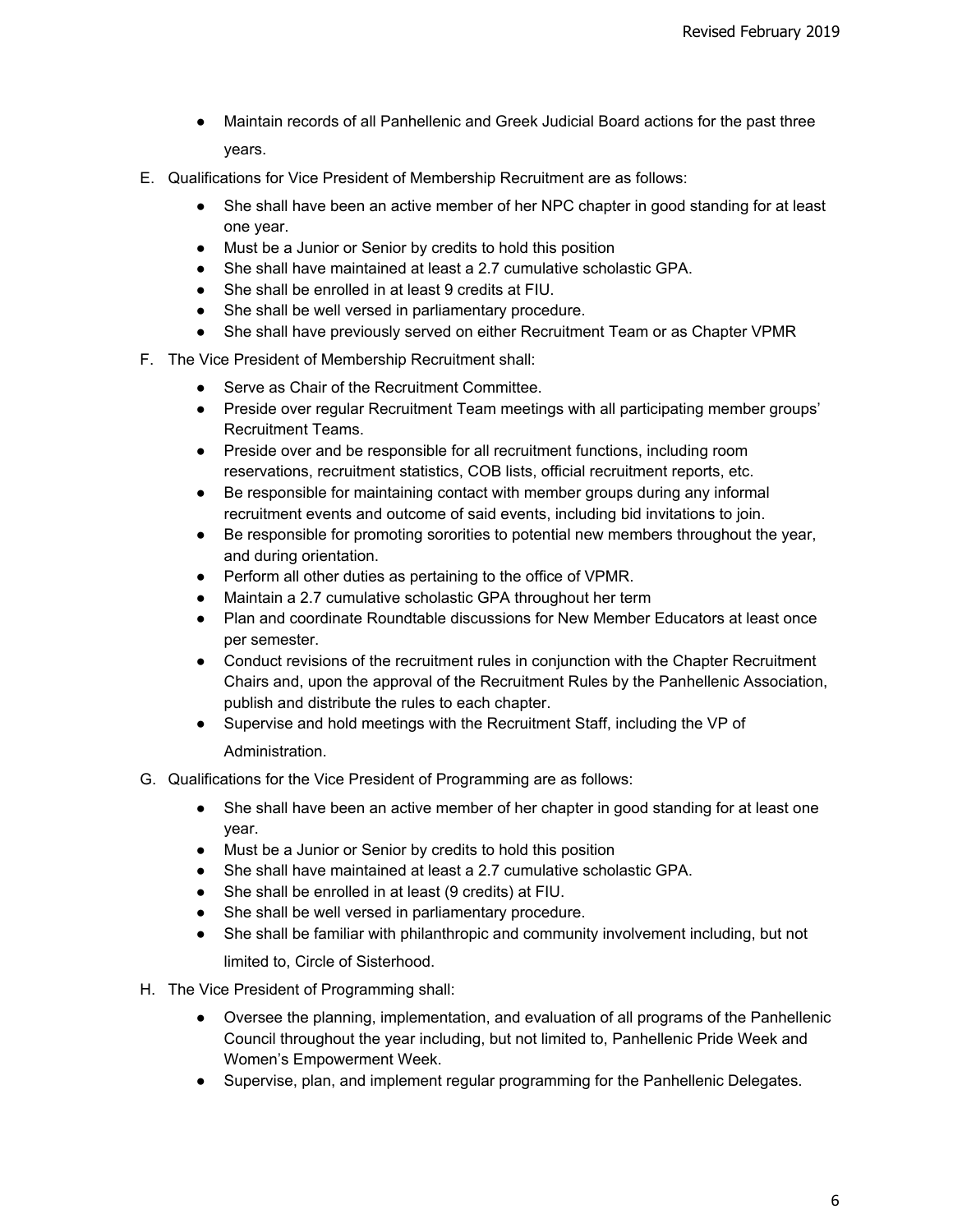- Be responsible for overseeing Director of Programming and Director of Philanthropy & Community Service.
- Meet individually with each chapter's Panhellenic Delegate at the beginning of every semester
- Oversee the development and implementation of sister sorority activities
- Responsible for all public relations efforts including, but not limited to, The Beacon, FIU Greek website, newsletters, and all other marketing tools
- I. Qualifications for Vice President of Communications are as follows:
	- Must be a Junior or Senior by credits to hold this position
	- She shall have maintained at least a 2.7 cumulative scholastic GPA.
	- She shall be enrolled in at least (9 credits) at FIU.
	- Must be proficient in all social media platforms.
- J. The Vice President of Communications shall:
	- Handle all public relations, publications and communications within the community;
	- Be responsible for all public relations efforts for the Panhellenic Council and oversee and advise public relations chairs;
	- Be responsible for communication and correspondence with other Greek Councils;
	- Provides information regarding all relevant campus leadership and involvement opportunities.
	- Serve as Liaison between the FIU Panhellenic Council and community organizations seeking to become involved with the FIU PC;
	- Advertise all PC sororities' programs.
	- Work with VP of Membership Recruitment to develop promotional campaign for Fall Formal Recruitment.
	- Maintain Panhellenic Newsletter and other technological endeavors.
- K. Qualifications for Vice President of Administration are as follows:
	- Must be a Junior or Senior by credits to hold this position
	- She shall have maintained at least a 2.7 cumulative scholastic GPA.
	- She shall be enrolled in at least (9 credits) at FIU.
	- Must be financially ethical in regards to council finances.
- L. The Vice President of Administration Shall:
	- Call and maintain attendance at the Panhellenic Council meetings
	- Keep full minutes of all meetings of the Panhellenic Council and a record of all action taken by the Panhellenic Executive Board, and provide a copy of the minutes to the FIU Greek Advisor(s) and the NPC Area Advisor.
	- Maintain a complete, updated file which will include the minutes of the meetings, all resolutions, copies of all contracts, and current correspondence of the Panhellenic Council.
	- Produce and distribute an agenda before and minutes after each Panhellenic meeting.
	- Promote positive internal relations within the FIU Panhellenic Council.
	- Complete all NPC reports every semester.
	- Provide member chapters with the current PC Constitution and Bylaws, and all standing rules including current recruitment rules each year.
	- Be responsible for the general supervision of the finances of the FIU Panhellenic Council.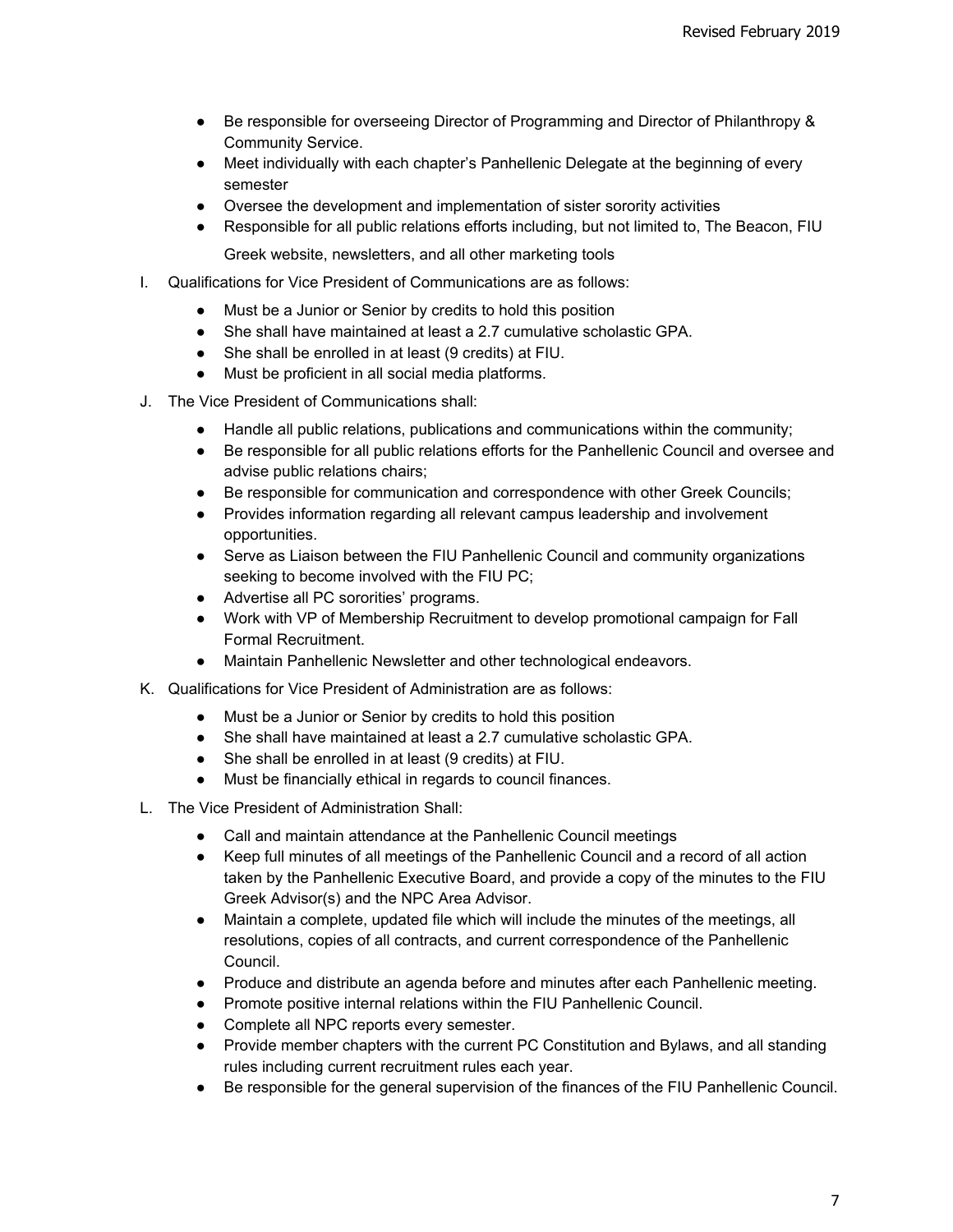- Be responsible for the preparation of the annual budget and, following its approval by the PC, provide a copy to each member chapter.
- Maintain up-to-date financial records; issue monthly statements to chapters regarding money reports, incoming funds and outgoing payments; give a financial report at each regular meeting of the PC and an annual report at the close of her term of office.
- Receive all payments due to the PC. Collect all dues and give receipts.
- Create monthly invoices of all fines, fees, and other outstanding balances for each member chapter for prompt collection.
- Must maintain a 2.7 cumulative scholastic GPA throughout her term.
- M. Qualifications for the Rho Educator are as follows:
	- She shall have been an active member of her chapter in good standing for at least one year.
	- She shall have maintained at least a 2.7 cumulative scholastic GPA.
	- She shall be a full time student (9 credits) as determined by FIU
	- She shall have served on the Panhellenic Council Recruitment Team.
- N. The Rho Educator shall:
	- Be responsible for the recruitment and selection process of the recruitment counselors (Rho Gammas).
	- Plan Rho Gamma revelation program.
	- Be responsible for the education and training of the Panhellenic Recruitment Team (Rho Gammas, Executive Board, and Directors).
	- Work with the Panhellenic Advisor to develop training curriculum for the Panhellenic Recruitment Team
	- Communicate any updates regarding recruitment to the recruitment team.
	- Coordinate and plan Recruitment Team retreat logistics to be held in Spring or early Summer.
	- Be responsible for holding Rho Gammas responsible in upholding expectations and agreements.
	- Be responsible for creating space for the Recruitment Team to bond and build connections to assist in effectively working with each other.

## Section 2. Selection of Officers

- A. The office of President of the FIU College Panhellenic Association shall be held in rotation by each eligible sorority chapter at Florida International University. If a member from the women's only sorority in order of rotation is not prepared to serve as a designated officer, the Panhellenic Council shall determine how the office shall be filled.
	- a. If the woman who holds the office of the President, steps down or is voted out of office, the remaining Executive Board members reserve the right to vote in a new President or open applications.
- B. Any eligible woman who wishes to run for an executive board position must complete an executive board application to be reviewed by an election committee comprised of one representative per chapter, Panhellenic Advisor and the Panhellenic President, who will serve as an ex-officio member. The elections committee and Panhellenic Advisor reserve the right to contact any potential candidate for further information.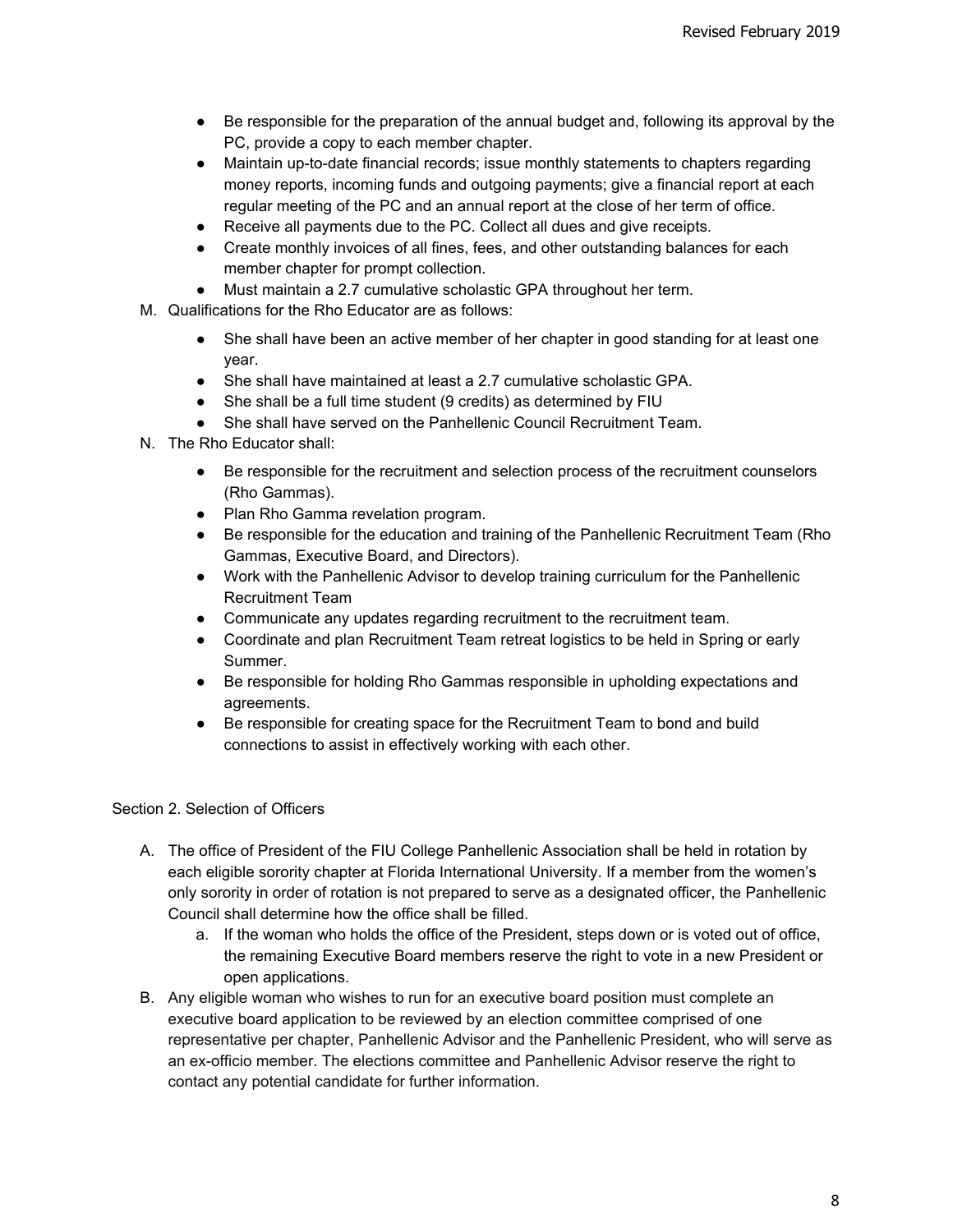- a. The Elections Committee cannot be comprised of any Chapter Panhellenic voting delegates, Panhellenic Council Executive Board members (other than President), and/or persons running for a Panhellenic Council Executive Board position.
- b. In accordance with the PC Elections Committee, there can be a maximum of two individuals per organization represented in the Panhellenic Executive Board. In the spirit of the Panhellenic system, the Elections Committee will strive when possible for equal chapter representation on the Panhellenic Council Executive Board.
- C. The timeline for elections will be established by executive board at the beginning of the fall semester. This timeline will include:
	- a. The deadline for turning in application materials.
	- b. The timing for announcing the recommendations of the Executive Board to candidates.
	- c. The timing for announcing the recommendations of the Executive Board to the Panhellenic Delegates and Chapter Presidents.
	- d. The timing for Panhellenic Delegates to vote on the slated candidates.
- D. The following is the election process:
	- a. At the designated delegate meeting, the slate will be presented to the entire delegation for a vote. The delegates will vote yes, in favor of the slated candidates, or no, against the slated candidates.
	- b. A simple majority vote (>50%) is required to pass the slate. In the event that the slate does not pass, each position will be voted on individually.
	- c. All of the candidates will leave the room in the event that a vote needs to take place.
	- d. The chapter will first vote on the slated candidate. If she does not receive a majority of the votes, another nominee may run for that particular position.
	- e. Note that "another nominee" refers only to a member who submitted an application for the position up for vote.
	- f. In this case, officers will be elected by simple plurality (i.e., the winner is the candidate with the most votes).

## Section 4. Term

- A. The officers shall serve for a term of one year or until their successors are selected.
- B. The term of office will begin January 1<sup>st</sup> or no later than the week before the Spring Semester starts.

Section 5. Removal

Any officer may be removed for cause by a vote of two-thirds of the Panhellenic Council.

Section 6. Vacancies

Vacancies shall be filled in the same manner of selection as provided in Section 2 Part a of this article.

## Article VII. Committees

Section 1. Standing committees

- A. The standing committees of the FIU College Panhellenic Association shall be the Judicial Board and Membership Recruitment Committee.
- B. The Executive Board reserves the right to add or remove standing committees.
- C. The standing committees shall serve for a term of one year, which shall coincide with the term of the officers.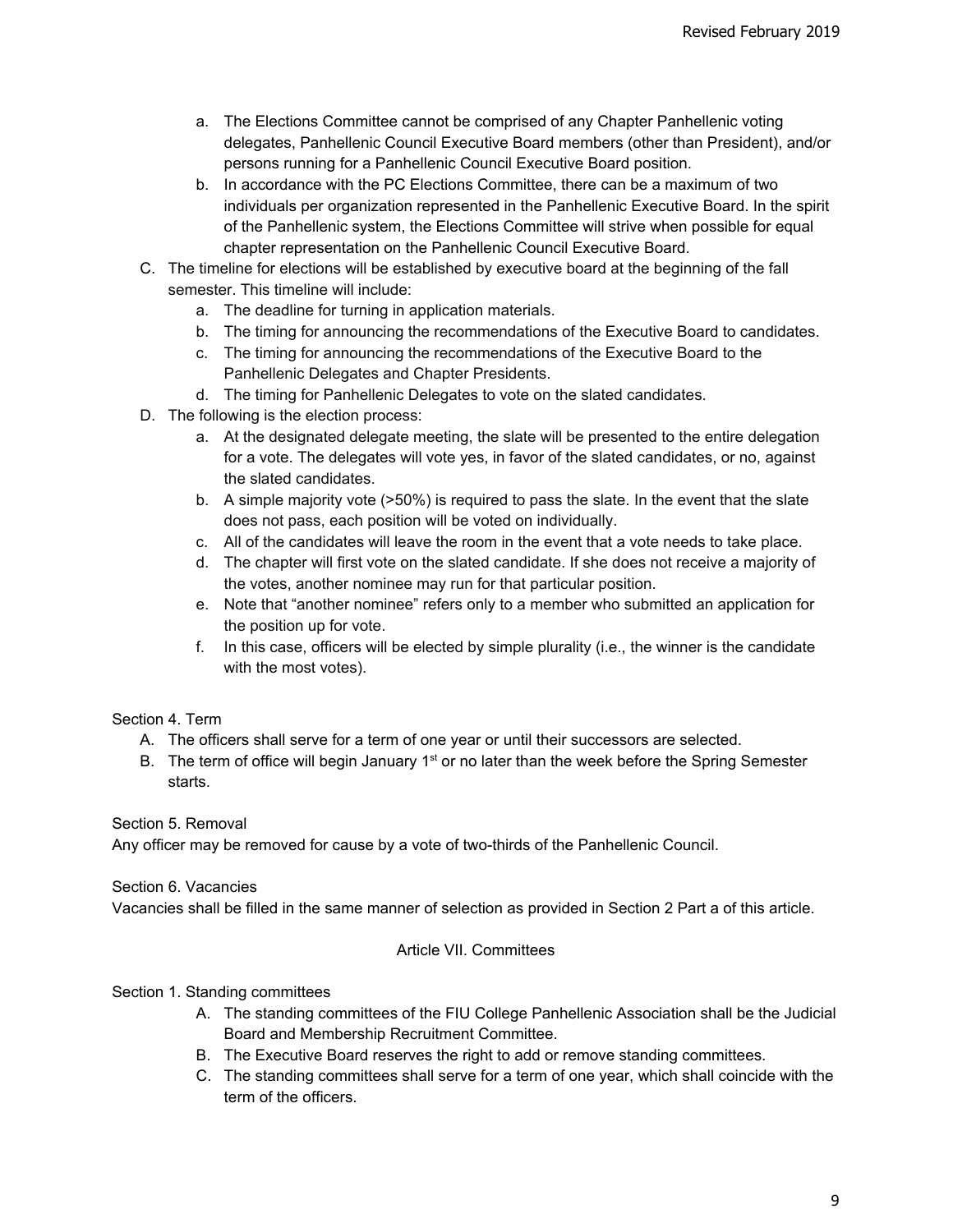#### Section 2. Appointment of committee membership

The Executive Board shall appoint members and chairmen of all standing and special committees, except as provided otherwise in these bylaws, and in making these appointments, recognize fair representation from all member women's only sororities as much as possible. The president shall be an ex-officio member of all committees except the Judicial Board.

#### Section 3. Judicial Board

The Judicial Board shall consist of the vice president as chairman and 7 members from the College Panhellenic Association member organizations. The Panhellenic advisor shall serve as a nonvoting, ex-officio member. The Judicial Board members shall participate in training to be educated about the purpose of the board, the rules and regulations the Judicial Board will monitor, the procedures to be followed, proper questioning techniques, the rights of the charged organizations, evaluating evidence, and deliberations and sanctioning. The Judicial Board shall educate member sororities about the College Panhellenic judicial procedure.

In accordance with NPC Unanimous Agreement VII. College Panhellenic Association Judicial Procedure, it shall be the Judicial Board's duty to hold a hearing to adjudicate all alleged violations of the NPC Unanimous Agreements and the bylaws, code of ethics, standing rules and membership recruitment regulations of the FIU College Panhellenic Association that are not settled informally or through mediation. The hearing shall be conducted by the entire Judicial Board unless the Panhellenic Council adopts rules for the hearing to be conducted by a committee of the Judicial Board. The members of the Judicial Board shall maintain confidentiality throughout and upon completion of the judicial process.

### Section 4. Membership Recruitment Committee

The Membership Recruitment Committee shall consist of the Vice President of Membership Recruitment and one representative from each regular, provisional and associate women's only member (if they are participating in the primary recruitment process). Alumnae advisors may attend meetings of the committee. The alumnae advisors shall have voice but no vote. This committee shall review and develop membership recruitment rules and submit them for discussion and approval to the Panhellenic Council before the end of the academic term preceding the primary membership recruitment period. After each primary membership recruitment period, the chairman of this committee shall present a full report, including recommendations, to the Panhellenic Council based on an analysis of the recruitment statistics and recruitment evaluations from new members, potential new members who withdrew, each member organization and chapter advisor.

#### Section 5. Academic Excellence Committee

The Academic Excellence Committee shall consist of a chairman and 7 members. The Academic Excellence Committee shall be responsible for all matters pertaining to the promotion of superior scholarship and intellectual achievement*.*

#### Section 6. Community Service/Philanthropy Committee

The Community Service/Philanthropy Committee shall consist of a chairman and 7 members. The Community Service/Philanthropy Committee shall be responsible for all matters pertaining to the promotion of community service/philanthropy. *NOTE: In the absence of a Community Service/Philanthropy Committee, delete this section and renumber the remaining sections.*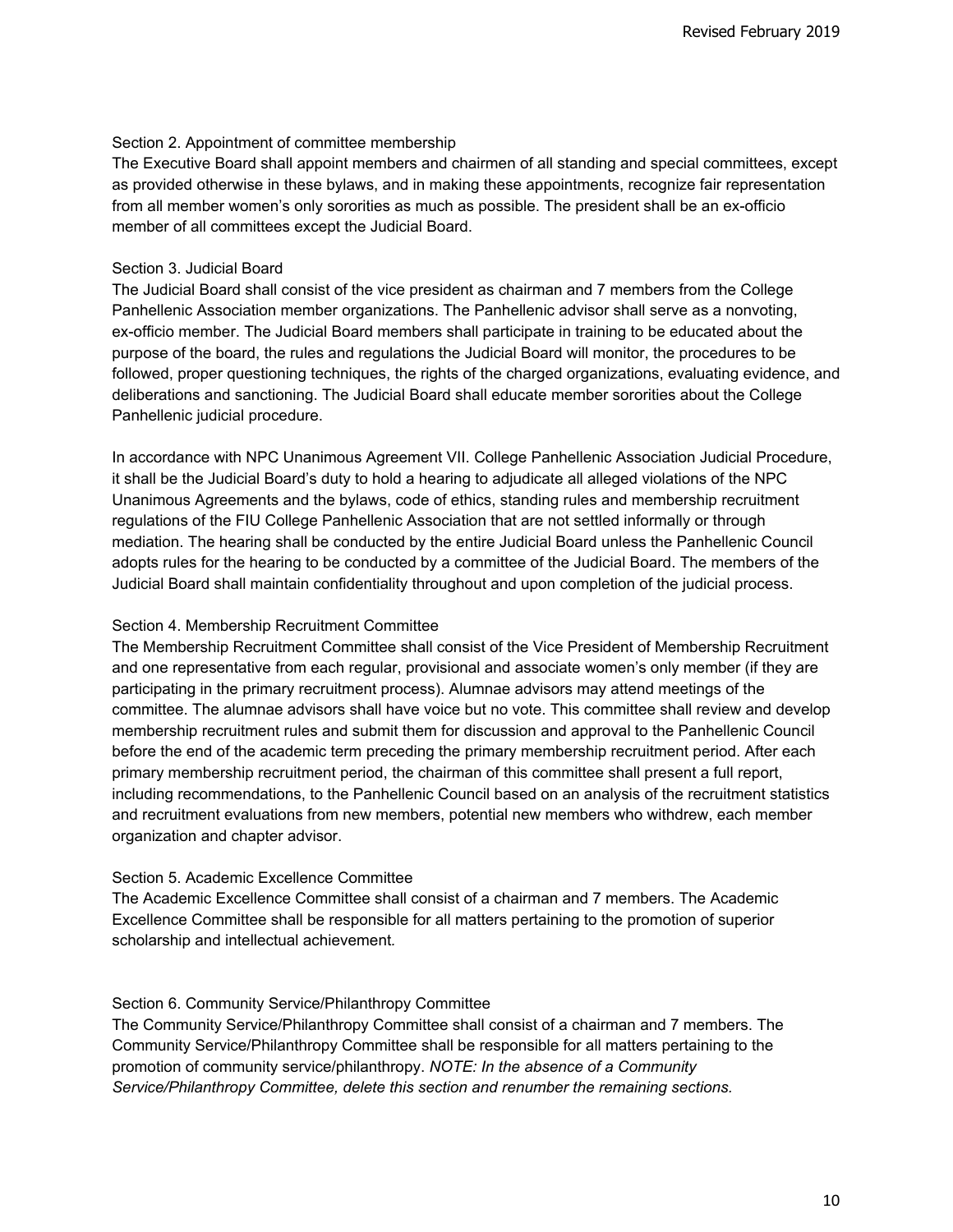# Section 7. Public Relations Committee

The Public Relations Committee shall consist of a chairman and 7 members. The Public Relations Committee shall be responsible for all forms of publicity dealing with the [name of institution] College Panhellenic Association. This committee shall work closely with the Executive Board and all committees to make certain the media is kept informed of the positive events of the Association and its member women's only sororities. *NOTE: In the absence of a Public Relations Committee, delete this section and renumber the remaining sections.*

## Section 8. Other committees

Other such committees, standing or special, shall be appointed as deemed necessary by the Panhellenic Council.

# Article VIII. Panhellenic Directors

At any point in time, should the Executive Board feel that it is necessary to remove or add a Panhellenic Director, they must have a majority vote to so and open applications. The Executive Board may also appoint an applicant that was not previously selected to fill in a vacant position.

- A. The Director of Public Relations shall:
	- a. Work with the Vice President of Programming and Vice President of Communications
	- b. Attend all Panhellenic and Cabinet meetings
	- c. Actively promote Panhellenic events to all Greek organizations and the entire FIU campus and work to increase campus and community involvement in Panhellenic events
	- d. Work in conjunction with the Vice President of Membership Recruitment to create and carry out all marketing related to Recruitment
	- e. Organize the Panhellenic Buddy System to help foster PC Love as the PC Sisterhood Chair.
	- f. Generate incentives for each sorority attending campus events
	- g. Create and maintain the Panhellenic Display board with updated pictures and information
	- h. Responsible for updating the Panhellenic Newsletter bi weekly with updates from every sorority, including events and special recognitions
- B. The Director of Programming shall:
	- a. Work with the Vice President of Programming
	- b. Organize activities for all Panhellenic organizations which promote unity
	- c. Serve as liaison to Women's Studies and Health Services Departments at FIU and help Vice President of Programming put together Women's Empowerment Week
	- d. Organize at least one educational program/workshop per semester
	- e. Assist the Vice President of Programming with the coordination and planning of PC Pride Week in the Spring Semester
- C. The Director of Philanthropy & Community Service shall:
	- a. Work with the Vice President of Programming
	- b. Attend all Panhellenic and Cabinet meetings
	- c. Create and coordinate philanthropic events for Women in Distress
	- d. At each Panhellenic meeting, discuss a local charity/organization that Panhellenic women can be involved in, what service opportunities are available through them, and how to contact them.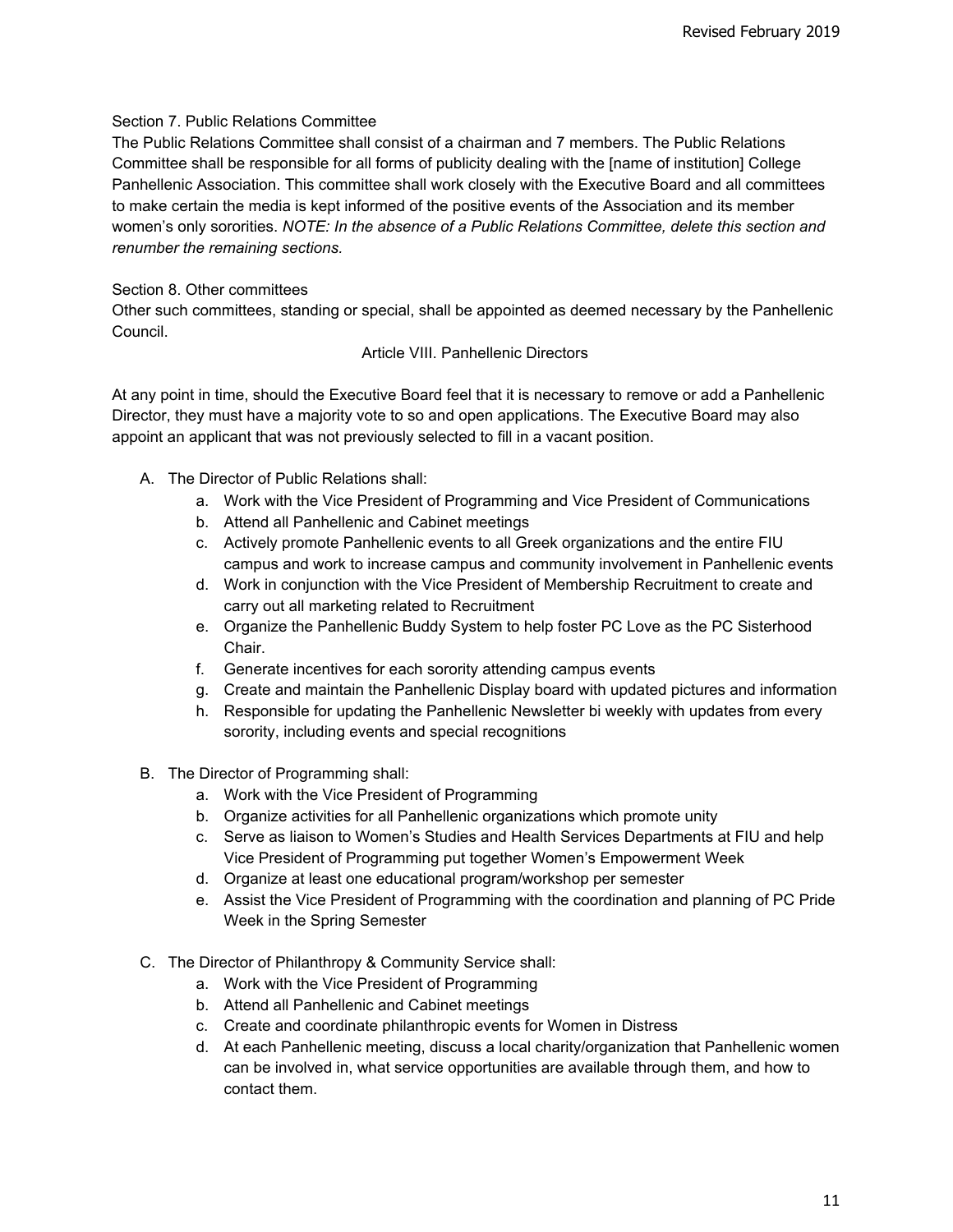- e. Work to increase Panhellenic members' involvement in community service activities
- f. Network amongst chapter philanthropy chairs and conduct roundtables at least once a semester to share ideas and coordinate projects
- g. Work with various charities around the Miami area to promote ways Panhellenic women can give back to the community
- D. The Director of Scholarship shall:
	- a. Work with the President.
	- b. Attend all Panhellenic Council, Executive Board, and Recruitment Team meetings.
	- c. Create program to recognize university faculty and staff once per semester
	- d. Work with chapter Scholarship Chairs and conduct meetings at least once per semester to share ideas and projects.
	- e. Recognize Panhellenic women for scholarly honors and efforts.
	- f. Educate and promote the Panhellenic Council regarding all FIU events, including academic events, lectures, art shows, etc.
	- g. Provide scholarship opportunities for the entire Panhellenic Council at Panhellenic Council Meetings
	- h. Coordinates events between all sororities and Order of Omega.
	- i.

# Article IX. The Panhellenic Advisor

Section 1. Appointment

The Panhellenic advisor of the Florida International University College Panhellenic Association shall be appointed by Florida International University's Office Fraternity and Sorority Life Administration.

Section 2. Authority

The Panhellenic advisor shall serve in an advisory capacity to the Florida International University College Panhellenic Association. The Panhellenic advisor shall have voice but no vote in all meetings of the Panhellenic Council [and the Executive Board].

# Article X. Finances

Section 1. Fiscal Year The fiscal year of the FIU College Panhellenic Association shall be from July 1<sup>st</sup> to June 30.

Section 2. Contracts

Any contractual agreements will be addressed through the Panhellenic advisor in cooperation with the Panhellenic Council in order to bind it to any endeavor or program. If any contract has the potential to affect the wellbeing or general operation of any member group, the Council will present the contract for discussion at the next scheduled PC general meeting.

Section 3. Checks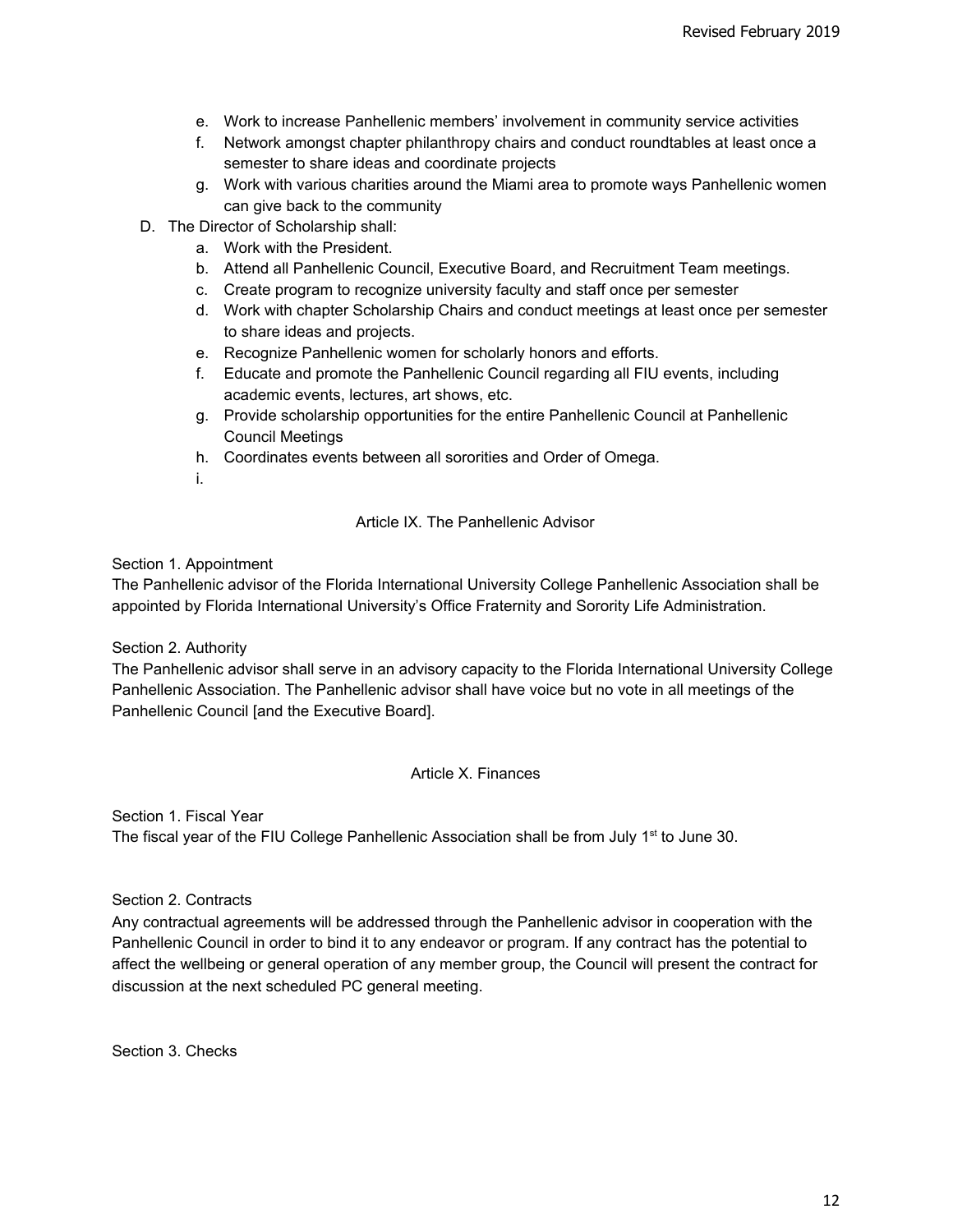All checks and electronic payments issued on behalf of the FIU College Panhellenic Association shall bear dual signatures. The following shall be authorized to be one of the two required signatures: President, Vice President of Administration and Panhellenic Advisor.

### Section 4. Payments

All payments due to the FIU PC shall be given to the VP of Administration who shall record them. Checks for payment shall be made payable to the "FIU Panhellenic Council." A fee of \$25 plus any additional bank fees will be assessed per every returned check.

#### Article XI. Extension

Section 1. Extension Extension is the process of adding an NPC women's only sorority.

The FIU College Panhellenic Association shall follow all NPC Unanimous Agreements and NPC extension guidelines found on the NPC website and in the NPC Manual of Information.

Section 2. Voting rights Only regular members of the Panhellenic Council shall vote on extension matters.

Article XII. Violation Resolution

Section 1. Violation

Chapters shall be held accountable for the conduct of their individual collegiate and alumnae members. Conduct contrary to the NPC Unanimous Agreements, these bylaws, the Panhellenic code of ethics, standing rules and/or membership recruitment regulations of the FIU College Panhellenic Association shall be considered a violation.

Section 2. Informal resolution

Members are encouraged to resolve alleged violations through informal discussion with the involved parties.

Section 3. Judicial process

The FIU College Panhellenic Association shall follow all NPC Unanimous Agreements and NPC guidelines for the judicial process found in the NPC Manual of Information.

Article XIII. Hazing

Per the Unanimous Agreements, NPC supports all efforts to eliminate hazing. All forms of hazing shall be banned.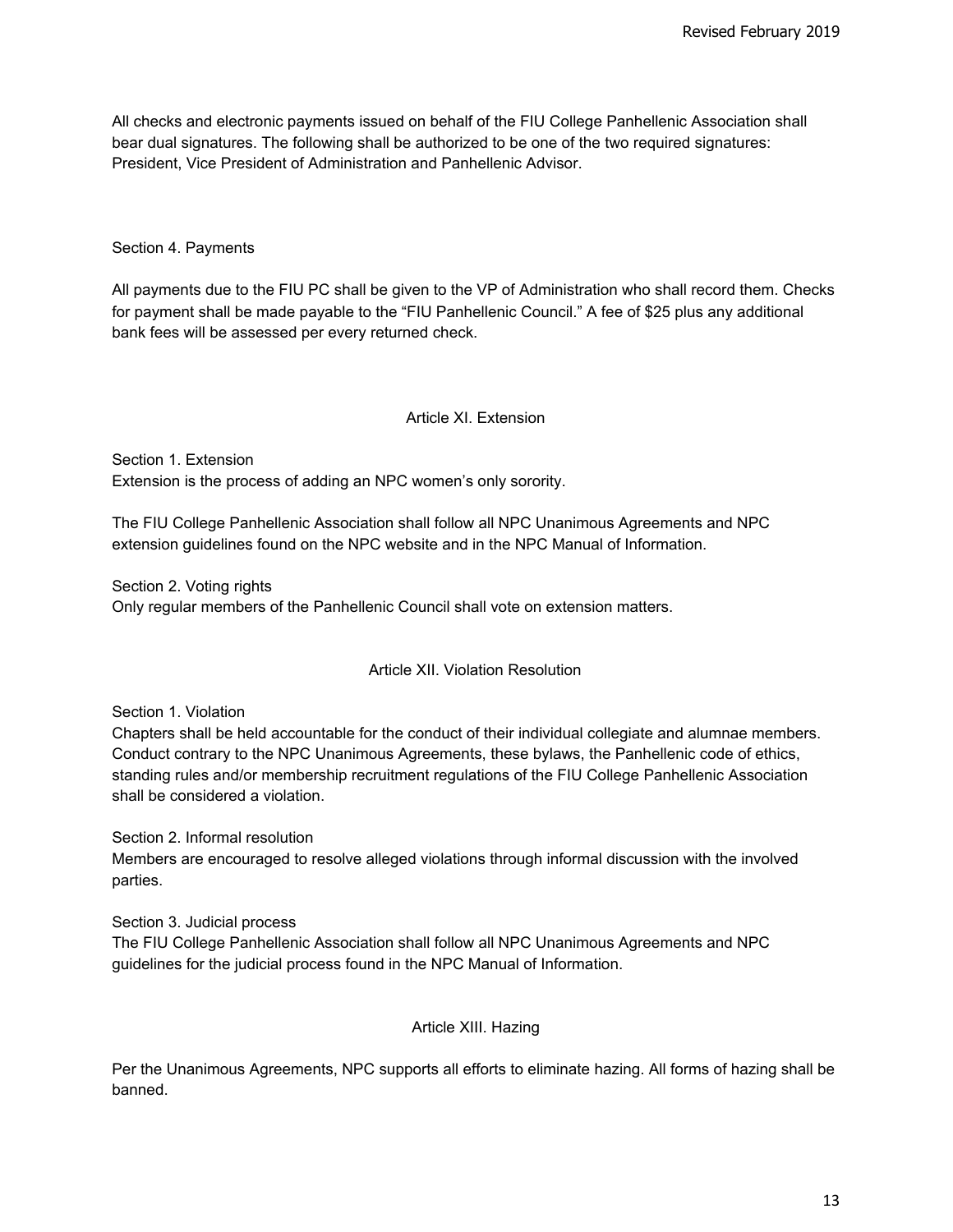## Article XIV. Inclusion Statement

Florida International University College Panhellenic Association does not categorically deny membership to an individual, based on race, color, religion, age, national origin, ancestry, sexual orientation, gender identity and expression, military or veteran status, the presence of a disability, genetic information, familial status, political affiliation or participation in protected activities (discrimination based on sex is allowed through Title IX of the Educational Amendments of 1972).

## Article XV. Parliamentary Authority

The rules contained in the current edition of Robert's Rules of Order Newly Revised shall govern the FIU College Panhellenic Association when applicable and when they are not inconsistent with the NPC Unanimous Agreements, these bylaws and any special rules of order the FIU College Panhellenic Association may adopt.

# Article XVI. Amendment of Bylaws

These bylaws may be amended at any regular or special meeting of the FIU Panhellenic Council by a two-thirds vote, provided the proposed amendment has been announced and submitted in writing at the previous regular meeting, allowing an opportunity for chapter input.

# Article XVII. Dissolution

This College Panhellenic Association shall be dissolved when only one regular member exists at Florida International University. In the event of the dissolution, none of the assets of the Association shall be distributed to any members of the Association, but after payment of all debts, its assets shall be given to NPC unless otherwise required by state law.

STANDING RULES

## A. Recruitment Guides

- a. The PC Executive Board and Panhellenic Advisor will appoint Recruitment Guides (ΡΓ) via an application and interview process. Selected Recruitment Guides shall be a sister from any affiliated sorority and shall have experienced at least one Panhellenic Formal Recruitment as a sister prior to applying. Recruitment Guides shall disaffiliate from their chapter for the time period designated by the PC Executive Board, who will have final say in who will partake in the Formal Recruitment period.
- b. Pictures of the Recruitment Guides and the Panhellenic Executive Board should not appear on composites, rotational event pictures, photo albums, slideshows, shared network systems (Facebook, Instagram, Tumblr, Twitter, etc.), websites, etc. The Recruitment Guide must have a 2.5 cumulative and semester GPA.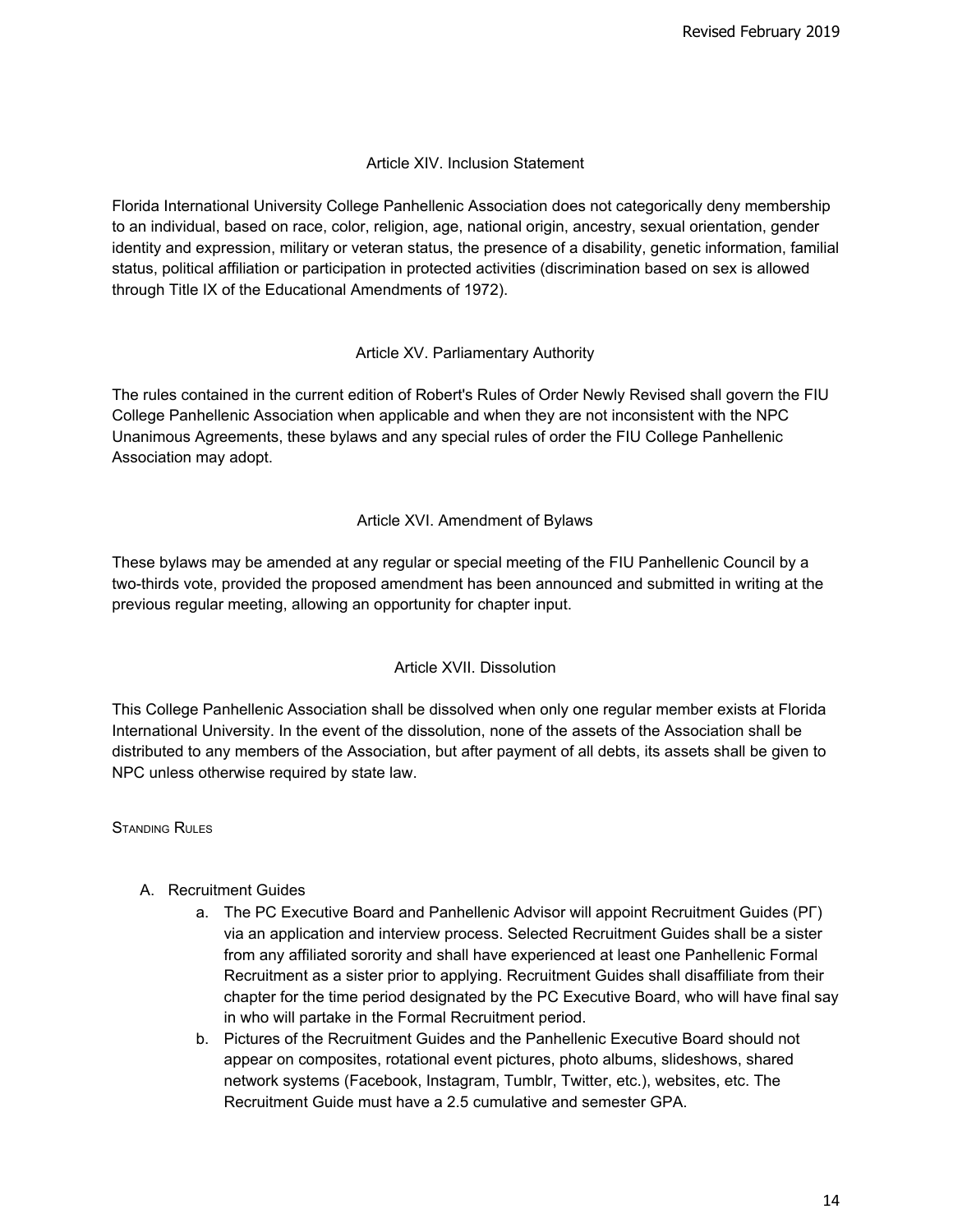- c. Must abide by the current Recruitment Guide disaffiliation rules.
- B. Rules for Potential New Members
	- a. All potential new members shall be fully matriculated (enrolled in at least 9 credits) at FIU. Grade point average requirements will be set by the FIU Fraternity & Sorority Life.
	- b. Members of National Panhellenic Conference member fraternities or Panhellenic Council are ineligible for recruitment.
	- c. A student who has had her pledge broken by a sorority or, who has broken her pledge to a sorority, shall not be eligible to join another sorority at FIU for one calendar year from the date she was originally pledged. However, the same sorority chapter may repledge her at any time within that calendar year.
	- d. A student's name must be entered on a master recruitment list in order to participate in formal recruitment and be properly registered in order to be issued event invitations. Contact Rule.
	- e. Silence is in effect from the beginning of Preference Night until Bid Ceremony. Normal courtesy contact (a friendly greeting) with sisters is permitted.
	- f. An oral invitation to join a sorority is not valid. Bids must be given in writing on Bid Day through the Panhellenic Council.
	- g. Potential new members are asked to attend all assigned events. Only the Membership Recruitment Vice President in consultation with the Panhellenic Advisor can make exceptions. Attendance at all events is to the potential new member's advantage so that the she may get to know all the sisters of each sorority.
	- h. Members will not be denied admission or discriminated against based on color, race, religion, national origin, sexual orientation, or disability.
- C. Rules for Sororities
	- a. Any remark, which might be interpreted as disparaging or derogatory, made by any sorority affiliate about another sorority or any of its members is prohibited.
	- b. An oral or written invitation to join a sorority before the stipulated time for bidding is prohibited. Oral bids are illegitimate at any time.
	- c. No alcohol or men, with the exception of advisors, will be involved in or participate in any recruitment functions.
	- d. No Panhellenic Sorority woman, with the exception of advisors, will be involved in or participate in any Fraternity men's recruitment functions.
		- i. A committee comprised of Panhellenic Council and Interfraternity Council Executive Board members, along with council advisors, shall be responsible for enforcing this rule by methods determined by the committee.
	- e. Any violations shall be subject to penalties as outlined in Article XII, Section 1 of the Florida International University Panhellenic Council Constitution.
	- f. Preference and bid lists are due at the time required by the Panhellenic Council.
	- g. A cap on recruitment expenses must be established and approved by the member fraternities prior to Formal Recruitment including the value of all donated goods and services. (NPC resolution '91)
	- h. Total shall be determined based on NPC Guidelines (following formal recruitment and within the first seven days of the non-primary recruitment period).
- D. Hazing

Florida Statute 1066.63 defines "hazing" as any action or situation that recklessly or intentionally endangers the mental or physical health or safety of a student for purposes including, but not limited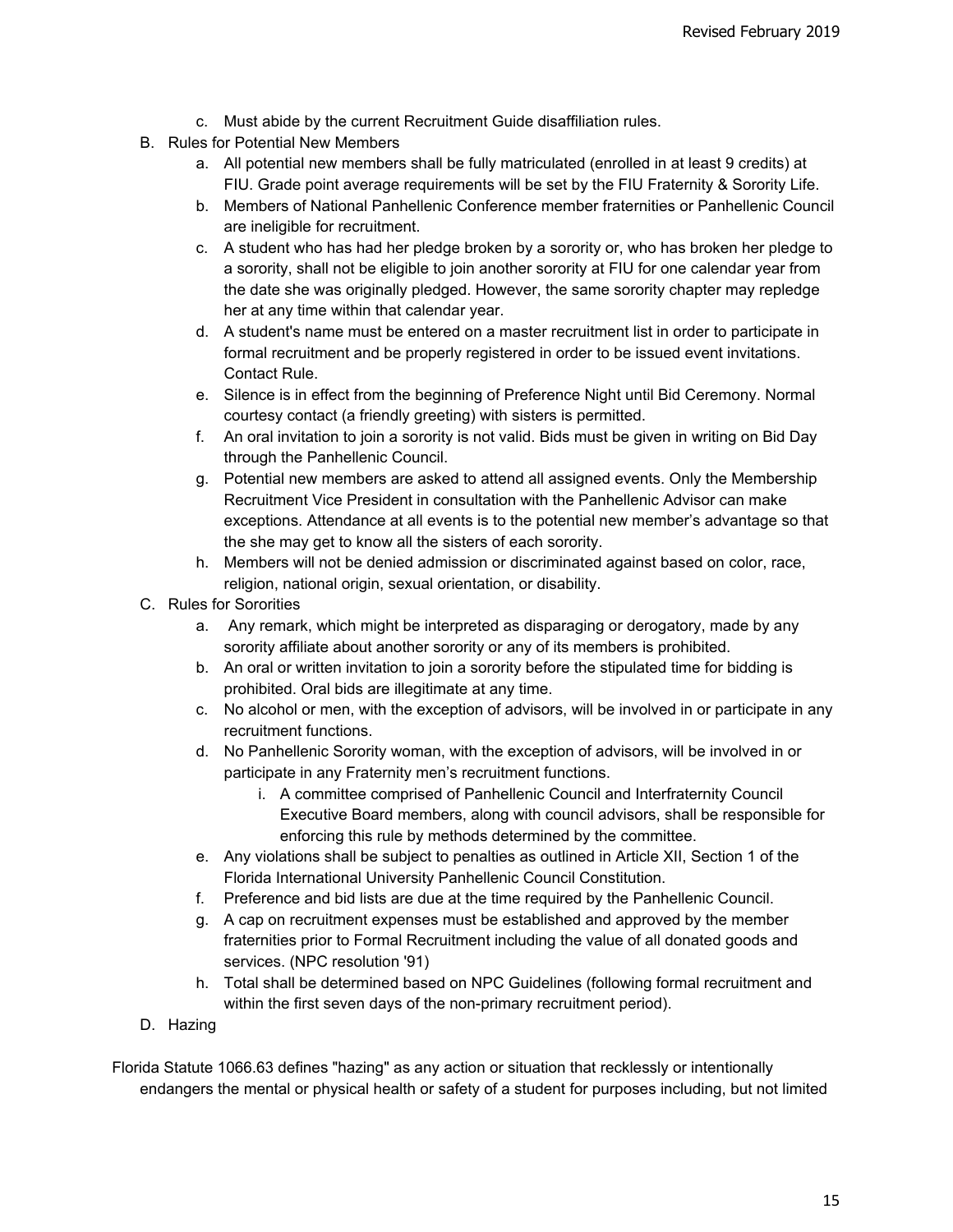to, initiation or admission into or affiliation with any organization operating under the sanction of a postsecondary institution.

- "Hazing" includes, but is not limited to, pressuring or coercing the student into violating state or federal law, any brutality of a physical nature, such as whipping, beating, branding, exposure to the elements, forced consumption of any food, liquor, drug, or other substance, or other forced physical activity that could adversely affect the physical health or safety of the student, and also includes any activity that would subject the student to extreme mental stress, such as sleep deprivation, forced exclusion from social contact, forced conduct that could result in extreme embarrassment, or other forced activity that could adversely affect the mental health or dignity of the student.
- Hazing does not include customary athletic events or other similar contests or competitions or any activity or conduct that furthers a legal and legitimate objective.
- A person commits hazing, a third degree felony, punishable as provided in s. 775.082 or s. 775.083, when he or she intentionally or recklessly commits any act of hazing as defined in subsection:
	- Upon another person who is a member of or an applicant to any type of student organization and the hazing results in serious bodily injury or death of such other person.
	- A person commits hazing, a third degree felony, punishable as provided in s. 775.082 or s. 775.083, when he or she intentionally or recklessly commits any act of hazing as defined in subsection (1) upon another person who is a member of or an applicant to any type of student organization and the hazing results in serious bodily injury or death of such other person.
	- A person commits hazing, a first degree misdemeanor, punishable as provided in s. 775.082 or s. 775.083, when he or she intentionally or recklessly commits any act of hazing as defined in subsection (1) upon another person who is a member of or an applicant to any type of student organization and the hazing creates a substantial risk of physical injury or death to such other person.
	- As a condition of any sentence imposed pursuant to subsection (2) or subsection (3), the court shall order the defendant to attend and complete a 4-hour hazing education course and may also impose a condition of drug or alcohol probation.
	- E. Intramurals
		- a. All sororities wishing to participate in Greek Intramurals (IMs) must adhere to all of the IM rules and regulations.
		- b. In accordance to the policies currently supported by FSL, sorority members wishing to participate in the Greek IM league must be an active member in good standing of their chapter according to their ICS roster, have a 2.5 cumulative and semester GPA and must be currently taking at least 9 credit hours.
		- c. Each sorority will also be required to participate in a workshop addressing appropriate sportsmanlike behavior and require all participating Intramural team members attend prior to the start of each intramural season.
		- d. All violations of the PC Constitution will result as follows:
			- i. Participation of an illegal player will result in a forfeit loss of the game in question and a loss of sportsmanship points.